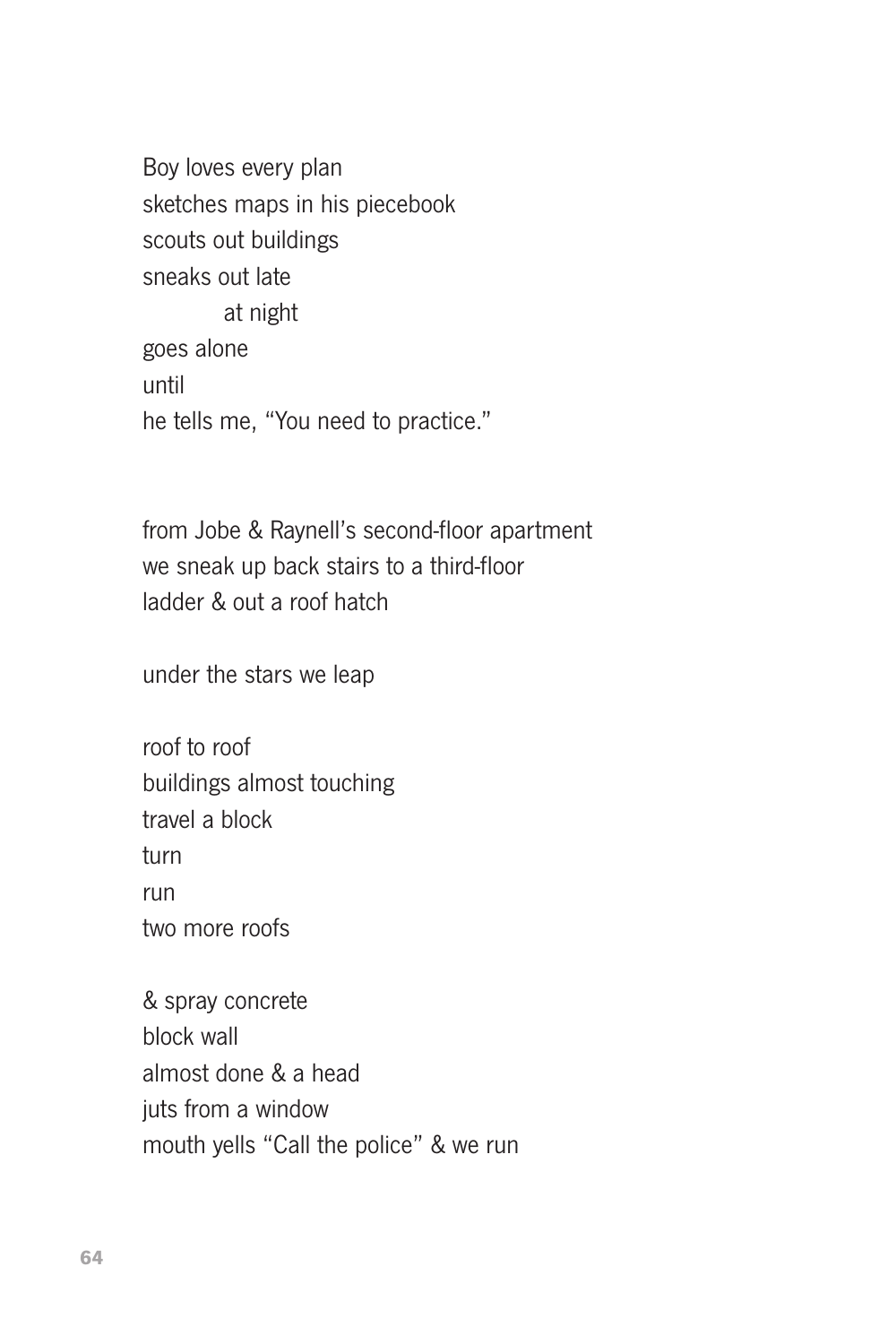back across roofs I try to be quiet but breath pants & heart pounds & feet clatter sirens coming we dive the hatch scramble stairs & tiptoe click Jobe & Raynell's front door locked behind us

in our beds dark living room sirens pass by & we're safe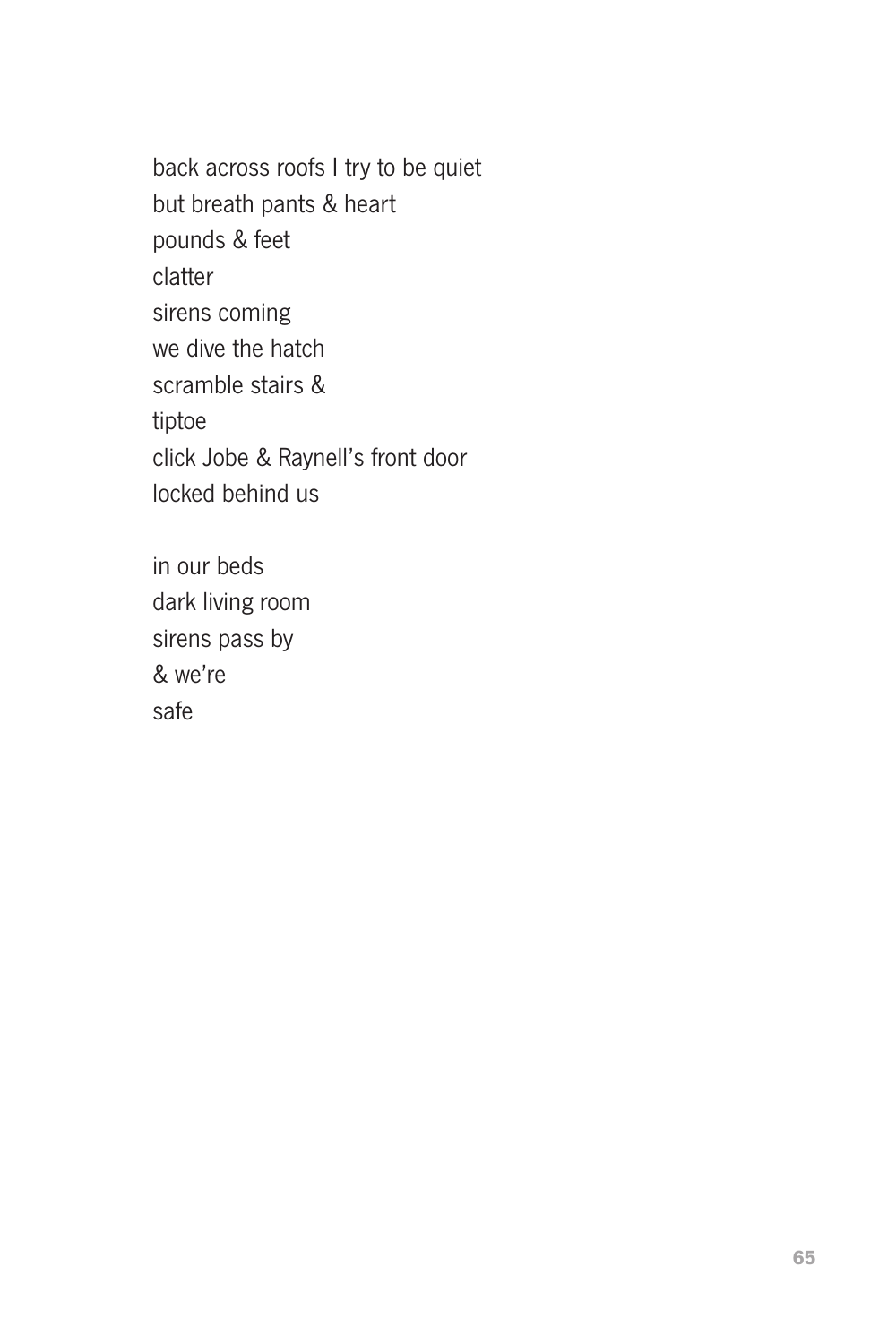Boy can't get enough I ask "What if we get caught?" He says "We won't."

With Tyrone & Dolores we creep down alleys spray

dumpsters & back doors fences & walls spray high as

we can reach whisper & follow hide & run

crawl over boxcars dangle from ladders one-handed

whisper & laugh Tyrone & Dolores say we're ready

to climb but I ask "What about falling?" Tyrone says